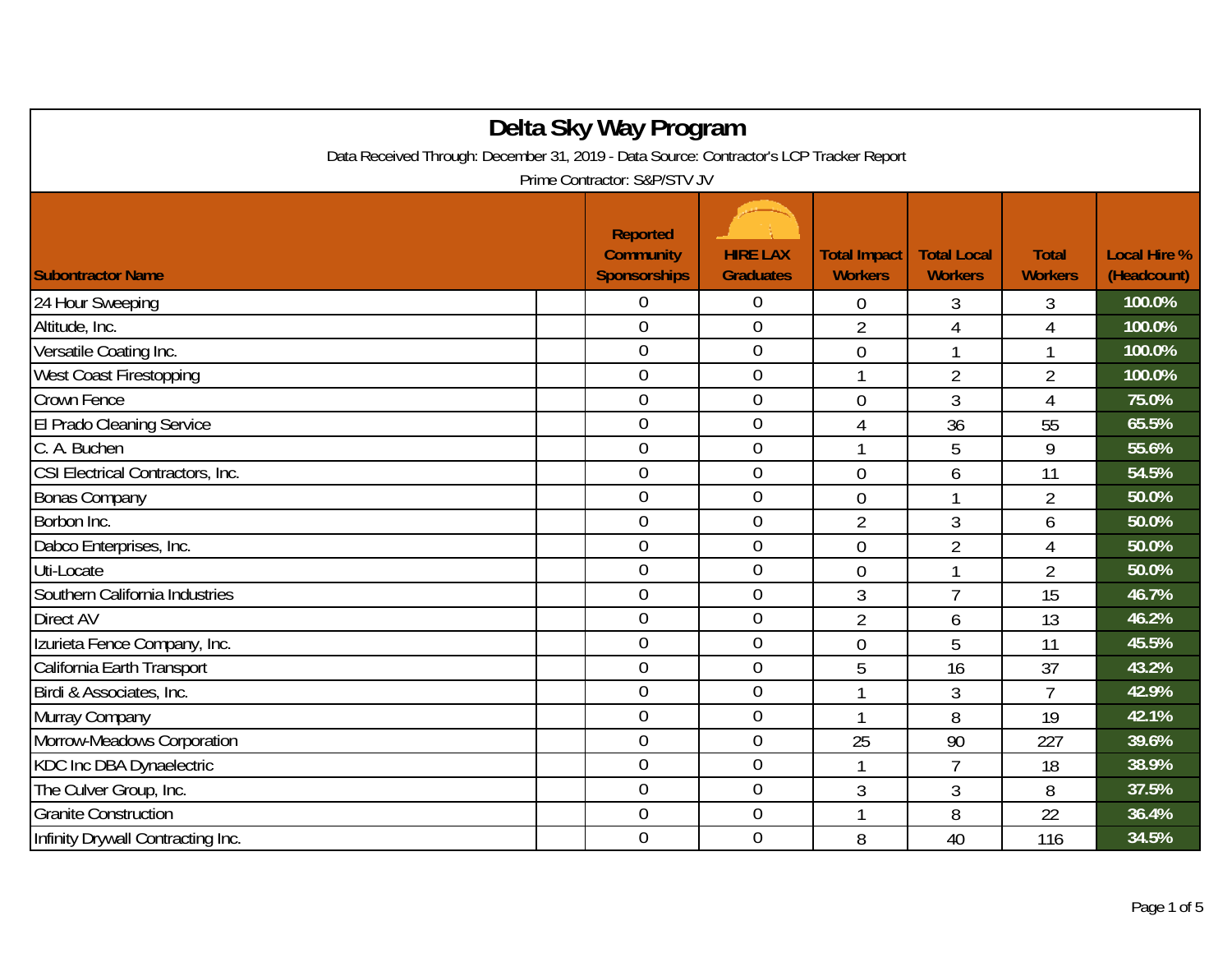| Delta Sky Way Program<br>Data Received Through: December 31, 2019 - Data Source: Contractor's LCP Tracker Report |  |                                                            |                                     |                                       |                                      |                                |                                    |  |
|------------------------------------------------------------------------------------------------------------------|--|------------------------------------------------------------|-------------------------------------|---------------------------------------|--------------------------------------|--------------------------------|------------------------------------|--|
| Prime Contractor: S&P/STV JV                                                                                     |  |                                                            |                                     |                                       |                                      |                                |                                    |  |
| <b>Subontractor Name</b>                                                                                         |  | <b>Reported</b><br><b>Community</b><br><b>Sponsorships</b> | <b>HIRE LAX</b><br><b>Graduates</b> | <b>Total Impact</b><br><b>Workers</b> | <b>Total Local</b><br><b>Workers</b> | <b>Total</b><br><b>Workers</b> | <b>Local Hire %</b><br>(Headcount) |  |
| GGG Demolition, Inc.                                                                                             |  | 0                                                          | $\overline{0}$                      | $\overline{2}$                        | 21                                   | 62                             | 33.9%                              |  |
| 3531 Trucking Inc.                                                                                               |  | $\overline{0}$                                             | $\mathbf 0$                         | 0                                     | 3                                    | 9                              | 33.3%                              |  |
| Building Electronic Controls, Inc.                                                                               |  | $\overline{0}$                                             | $\boldsymbol{0}$                    | 1                                     | 5                                    | 15                             | 33.3%                              |  |
| ISEC, Inc.                                                                                                       |  | $\overline{0}$                                             | $\boldsymbol{0}$                    | 4                                     | 19                                   | 57                             | 33.3%                              |  |
| Nold's Equipment, Inc.                                                                                           |  | $\overline{0}$                                             | $\overline{0}$                      | 1                                     | 1                                    | 3                              | 33.3%                              |  |
| Best Contracting Services, Inc.                                                                                  |  | $\overline{0}$                                             | $\mathbf 0$                         | 3                                     | 15                                   | 47                             | 31.9%                              |  |
| Performance Contracting, Inc.                                                                                    |  | $\mathbf 0$                                                | $\mathbf 0$                         | 14                                    | 36                                   | 113                            | 31.9%                              |  |
| CSA Constructors, Inc.                                                                                           |  | $\overline{0}$                                             | $\mathbf 0$                         | $\overline{2}$                        | 6                                    | 19                             | 31.6%                              |  |
| Penhall Company                                                                                                  |  | $\overline{0}$                                             | $\boldsymbol{0}$                    | 1                                     | 11                                   | 35                             | 31.4%                              |  |
| Critchfield Mechanical Inc. of So. Cal.                                                                          |  | $\mathbf 0$                                                | $\mathbf 0$                         | $\overline{2}$                        | 5                                    | 16                             | 31.3%                              |  |
| Zolnay Insulation, Inc.                                                                                          |  | $\overline{0}$                                             | $\overline{0}$                      | $\overline{0}$                        | 5                                    | 16                             | 31.3%                              |  |
| R.J.&J. CONSTRUCTION, INC.                                                                                       |  | $\overline{0}$                                             | $\mathbf{0}$                        | 3                                     | 8                                    | 26                             | 30.8%                              |  |
| Universal Metro, Inc.                                                                                            |  | $\overline{0}$                                             | $\mathbf 0$                         | $\overline{0}$                        | $\overline{4}$                       | 13                             | 30.8%                              |  |
| Matrix Environmental, INC.                                                                                       |  | $\overline{0}$                                             | $\mathbf 0$                         | 1                                     | 19                                   | 62                             | 30.6%                              |  |
| <b>Austin Enterprise</b>                                                                                         |  | 0                                                          | $\mathbf 0$                         | $\overline{0}$                        | 4                                    | 14                             | 28.6%                              |  |
| Safe Scaffolding                                                                                                 |  | $\overline{0}$                                             | $\mathbf 0$                         | $\overline{0}$                        | $\overline{2}$                       | $\overline{7}$                 | 28.6%                              |  |
| <b>Comet Electric</b>                                                                                            |  | $\overline{0}$                                             | $\boldsymbol{0}$                    | 0                                     | 3                                    | 11                             | 27.3%                              |  |
| Martin Bros. Marcowall, LLC                                                                                      |  | $\overline{0}$                                             | $\mathbf 0$                         | $\overline{2}$                        | $\overline{7}$                       | 26                             | 26.9%                              |  |
| Johnson & Turner Painting Co. Inc.                                                                               |  | $\overline{0}$                                             | $\boldsymbol{0}$                    | $\overline{0}$                        | 5                                    | 19                             | 26.3%                              |  |
| Limbach Company LP                                                                                               |  | $\overline{0}$                                             | $\boldsymbol{0}$                    | 3                                     | 10                                   | 39                             | 25.6%                              |  |
| Cosco Fire Protection, Inc. - Sprinklers                                                                         |  | $\overline{0}$                                             | $\mathbf 0$                         | $\overline{0}$                        | 5                                    | 20                             | 25.0%                              |  |
| GecTwo, Inc.                                                                                                     |  | $\overline{0}$                                             | $\overline{0}$                      | 1                                     | 4                                    | 16                             | 25.0%                              |  |
| <b>GRIFFITH COMPANY</b>                                                                                          |  | $\overline{0}$                                             | $\mathbf 0$                         | $\overline{7}$                        | 28                                   | 112                            | 25.0%                              |  |
| Group Delta Consultants, Inc.                                                                                    |  | $\overline{0}$                                             | $\mathbf 0$                         | $\overline{0}$                        | 1                                    | 4                              | 25.0%                              |  |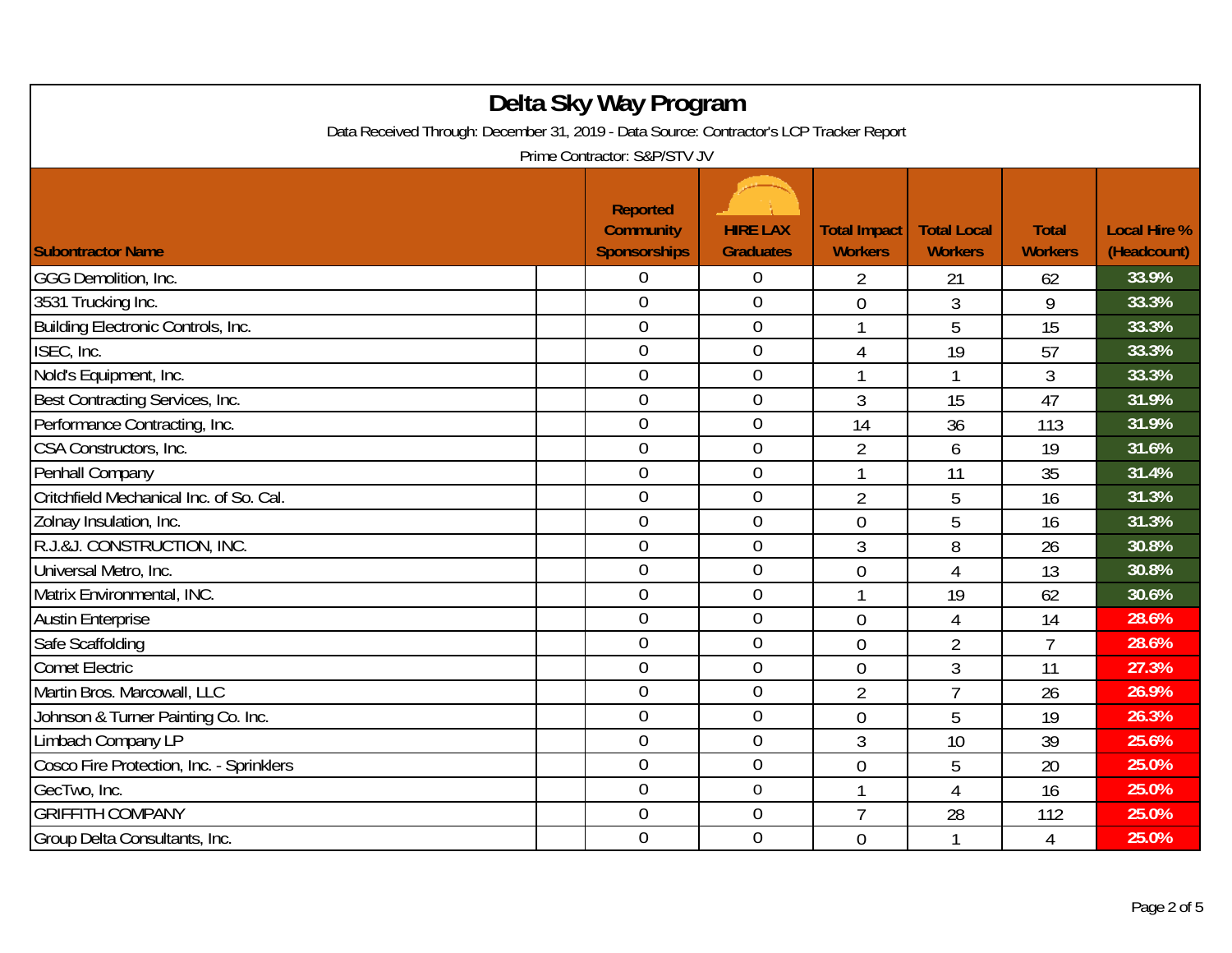| Delta Sky Way Program<br>Data Received Through: December 31, 2019 - Data Source: Contractor's LCP Tracker Report<br>Prime Contractor: S&P/STV JV |                                                            |  |                                     |                                       |                                      |                                |                                    |  |
|--------------------------------------------------------------------------------------------------------------------------------------------------|------------------------------------------------------------|--|-------------------------------------|---------------------------------------|--------------------------------------|--------------------------------|------------------------------------|--|
| <b>Subontractor Name</b>                                                                                                                         | <b>Reported</b><br><b>Community</b><br><b>Sponsorships</b> |  | <b>HIRE LAX</b><br><b>Graduates</b> | <b>Total Impact</b><br><b>Workers</b> | <b>Total Local</b><br><b>Workers</b> | <b>Total</b><br><b>Workers</b> | <b>Local Hire %</b><br>(Headcount) |  |
| Lawrence W Rosine Co                                                                                                                             | 0                                                          |  | $\boldsymbol{0}$                    | $\mathbf 0$                           | 2                                    | 8                              | 25.0%                              |  |
| <b>RMA Group</b>                                                                                                                                 | $\overline{0}$                                             |  | $\overline{0}$                      | 1                                     | 1                                    | $\overline{4}$                 | 25.0%                              |  |
| So-Cal Insulation                                                                                                                                | $\overline{0}$                                             |  | $\mathbf 0$                         | 1                                     | 1                                    | $\overline{4}$                 | 25.0%                              |  |
| Norcal Pipeline Services, Inc.                                                                                                                   | $\overline{0}$                                             |  | $\mathbf 0$                         | $\overline{0}$                        | 6                                    | 26                             | 23.1%                              |  |
| United Heider Inspection Group                                                                                                                   | $\overline{0}$                                             |  | $\overline{0}$                      | 0                                     | 5                                    | 23                             | 21.7%                              |  |
| Western Industrial Contractors, Inc.                                                                                                             | $\overline{0}$                                             |  | $\mathbf{0}$                        | 5                                     | 17                                   | 79                             | 21.5%                              |  |
| Rosendin Electric                                                                                                                                | $\overline{0}$                                             |  | $\overline{0}$                      | $\overline{2}$                        | 5                                    | 24                             | 20.8%                              |  |
| <b>Advanced Fire Protection</b>                                                                                                                  | $\overline{0}$                                             |  | $\mathbf 0$                         | 1                                     | $\overline{2}$                       | 10                             | 20.0%                              |  |
| <b>Crane Rental Service</b>                                                                                                                      | $\overline{0}$                                             |  | $\boldsymbol{0}$                    | 0                                     | 1                                    | 5                              | 20.0%                              |  |
| Stantru Resources Inc DBA Santru Reinforcing Steel                                                                                               | $\mathbf 0$                                                |  | $\mathbf 0$                         | $\overline{0}$                        | 2                                    | 10                             | 20.0%                              |  |
| Traffic Management, Inc.                                                                                                                         | $\overline{0}$                                             |  | $\overline{0}$                      | $\overline{0}$                        | 3                                    | 15                             | 20.0%                              |  |
| Pro Steel Erectors, Inc.                                                                                                                         | $\overline{0}$                                             |  | $\overline{0}$                      | 0                                     | 3                                    | 16                             | 18.8%                              |  |
| <b>ACCO</b> Engineered Systems                                                                                                                   | $\overline{0}$                                             |  | $\theta$                            | $\overline{0}$                        | 3                                    | 18                             | 16.7%                              |  |
| GONSALVES & SANTUCCI INC. DBA CONCO PUMPING INC                                                                                                  | $\overline{0}$                                             |  | $\mathbf 0$                         | 1                                     | 1                                    | 6                              | 16.7%                              |  |
| United Riggers & Erectors, Inc.                                                                                                                  | $\overline{0}$                                             |  | $\mathbf 0$                         | 0                                     | $\overline{2}$                       | 12                             | 16.7%                              |  |
| <b>Badger Daylighting Corp</b>                                                                                                                   | $\overline{0}$                                             |  | $\mathbf{0}$                        | 1                                     | $\overline{4}$                       | 27                             | 14.8%                              |  |
| Air Balance Co. Inc.                                                                                                                             | $\overline{0}$                                             |  | $\overline{0}$                      | $\overline{0}$                        | 1                                    | $\overline{7}$                 | 14.3%                              |  |
| Giroux Glass Inc.                                                                                                                                | 0                                                          |  | $\boldsymbol{0}$                    | $\overline{0}$                        | 1                                    | $\overline{7}$                 | 14.3%                              |  |
| Shape Interior Systems                                                                                                                           | $\overline{0}$                                             |  | $\mathbf 0$                         | $\overline{0}$                        | 1                                    | $\overline{7}$                 | 14.3%                              |  |
| <b>Vertical Access</b>                                                                                                                           | $\overline{0}$                                             |  | $\mathbf 0$                         | $\overline{0}$                        |                                      | 7                              | 14.3%                              |  |
| Environmental Construction Group, Inc.                                                                                                           | $\overline{0}$                                             |  | $\mathbf 0$                         | 1                                     | $\overline{2}$                       | 15                             | 13.3%                              |  |
| Northstar Contracting Group, Inc.                                                                                                                | $\overline{0}$                                             |  | $\overline{0}$                      | 0                                     | $\overline{2}$                       | 15                             | 13.3%                              |  |
| <b>Underground Construction Company</b>                                                                                                          | $\boldsymbol{0}$                                           |  | $\mathbf 0$                         | 0                                     | 4                                    | 31                             | 12.9%                              |  |
| Dean Visosky Contractors, Inc.                                                                                                                   | $\overline{0}$                                             |  | $\mathbf 0$                         | $\overline{0}$                        |                                      | 8                              | 12.5%                              |  |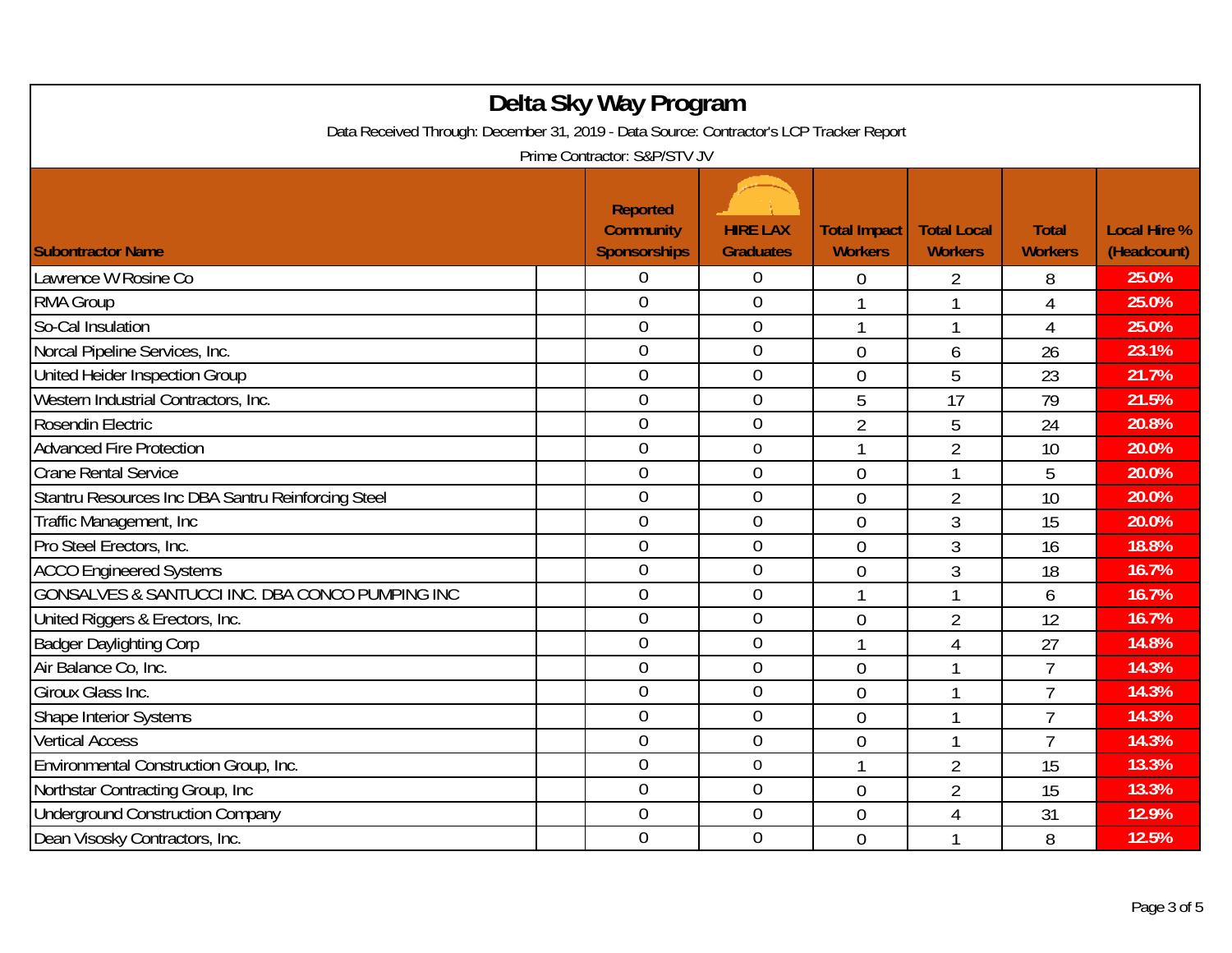| Delta Sky Way Program<br>Data Received Through: December 31, 2019 - Data Source: Contractor's LCP Tracker Report<br>Prime Contractor: S&P/STV JV |                                                     |                                     |                                       |                                      |                                |                                    |  |  |
|--------------------------------------------------------------------------------------------------------------------------------------------------|-----------------------------------------------------|-------------------------------------|---------------------------------------|--------------------------------------|--------------------------------|------------------------------------|--|--|
| <b>Subontractor Name</b>                                                                                                                         | Reported<br><b>Community</b><br><b>Sponsorships</b> | <b>HIRE LAX</b><br><b>Graduates</b> | <b>Total Impact</b><br><b>Workers</b> | <b>Total Local</b><br><b>Workers</b> | <b>Total</b><br><b>Workers</b> | <b>Local Hire %</b><br>(Headcount) |  |  |
| G & F Concrete Cutting                                                                                                                           | 0                                                   | $\overline{0}$                      | $\overline{0}$                        |                                      | 9                              | 11.1%                              |  |  |
| A Good Sign & Graphics Co                                                                                                                        | $\overline{0}$                                      | $\mathbf 0$                         | $\overline{0}$                        | $\mathbf{1}$                         | 10                             | 10.0%                              |  |  |
| <b>Xcel Mechanical Systems</b>                                                                                                                   | $\boldsymbol{0}$                                    | $\boldsymbol{0}$                    | $\mathbf 0$                           | $\overline{2}$                       | 23                             | 8.7%                               |  |  |
| Mr. Crane, Inc.                                                                                                                                  | $\mathbf 0$                                         | $\boldsymbol{0}$                    | $\overline{0}$                        | 1                                    | 22                             | 4.5%                               |  |  |
| <b>AERO Bridgeworks</b>                                                                                                                          | $\overline{0}$                                      | $\overline{0}$                      | $\overline{0}$                        | $\overline{0}$                       | 27                             | 0.0%                               |  |  |
| ARB, Inc.                                                                                                                                        | $\mathbf 0$                                         | $\boldsymbol{0}$                    | $\overline{0}$                        | $\overline{0}$                       | 1                              | 0.0%                               |  |  |
| Art Cuevas Concrete                                                                                                                              | $\mathbf 0$                                         | $\mathbf 0$                         | $\overline{0}$                        | $\overline{0}$                       | 12                             | 0.0%                               |  |  |
| Bragg Crane Service                                                                                                                              | $\overline{0}$                                      | $\boldsymbol{0}$                    | $\overline{0}$                        | $\overline{0}$                       | 3                              | 0.0%                               |  |  |
| CENTER-LINE CONCRETE CUTTING INC                                                                                                                 | $\mathbf 0$                                         | $\boldsymbol{0}$                    | $\overline{0}$                        | $\overline{0}$                       | $\overline{2}$                 | 0.0%                               |  |  |
| City Service Contracting, Inc.                                                                                                                   | $\overline{0}$                                      | $\boldsymbol{0}$                    | $\mathbf 0$                           | $\overline{0}$                       | 5                              | 0.0%                               |  |  |
| Climatec                                                                                                                                         | $\overline{0}$                                      | $\mathbf 0$                         | $\overline{0}$                        | $\overline{0}$                       | $\overline{2}$                 | 0.0%                               |  |  |
| Commercial Scaffolding of CA, Inc.                                                                                                               | $\overline{0}$                                      | $\mathbf 0$                         | $\overline{0}$                        | $\overline{0}$                       | $\overline{4}$                 | 0.0%                               |  |  |
| <b>Concrete Coring Company</b>                                                                                                                   | $\overline{0}$                                      | $\overline{0}$                      | $\overline{0}$                        | $\overline{0}$                       | $\overline{2}$                 | 0.0%                               |  |  |
| CONNER CONCRETE CUTTING & CORING                                                                                                                 | $\overline{0}$                                      | $\boldsymbol{0}$                    | $\overline{0}$                        | $\overline{0}$                       | 6                              | 0.0%                               |  |  |
| Digital Decora, Inc.                                                                                                                             | $\overline{0}$                                      | $\boldsymbol{0}$                    | $\overline{0}$                        | $\overline{0}$                       | $\overline{2}$                 | 0.0%                               |  |  |
| Geo-Advantec, Inc.                                                                                                                               | $\mathbf 0$                                         | $\mathbf 0$                         | $\mathbf 0$                           | $\overline{0}$                       | $\overline{2}$                 | 0.0%                               |  |  |
| <b>Hill Crane Service</b>                                                                                                                        | $\overline{0}$                                      | $\mathbf 0$                         | $\overline{0}$                        | $\overline{0}$                       | 5                              | 0.0%                               |  |  |
| J Colavin & Son, Inc                                                                                                                             | $\overline{0}$                                      | $\mathbf 0$                         | $\mathbf 0$                           | $\overline{0}$                       | $\overline{2}$                 | 0.0%                               |  |  |
| Pan Pacific Mechanical                                                                                                                           | $\overline{0}$                                      | $\overline{0}$                      | $\overline{0}$                        | $\overline{0}$                       | 6                              | 0.0%                               |  |  |
| <b>PCI Striping</b>                                                                                                                              | $\overline{0}$                                      | $\mathbf 0$                         | $\overline{0}$                        | $\overline{0}$                       | 14                             | 0.0%                               |  |  |
| Premier Interior Development, Inc.                                                                                                               | $\boldsymbol{0}$                                    | $\boldsymbol{0}$                    | $\mathbf 0$                           | $\overline{0}$                       | 7                              | 0.0%                               |  |  |
| Premier Tile & Marble                                                                                                                            | $\boldsymbol{0}$                                    | $\mathbf 0$                         | $\overline{0}$                        | $\overline{0}$                       | $\overline{2}$                 | 0.0%                               |  |  |
| PSI3G Inc dba Partition Specialties, Inc.                                                                                                        | $\overline{0}$                                      | $\mathbf 0$                         | $\overline{0}$                        | $\overline{0}$                       | $\overline{2}$                 | 0.0%                               |  |  |
| Psomas                                                                                                                                           | $\overline{0}$                                      | $\mathbf 0$                         | $\overline{0}$                        | $\overline{0}$                       | $\overline{2}$                 | 0.0%                               |  |  |